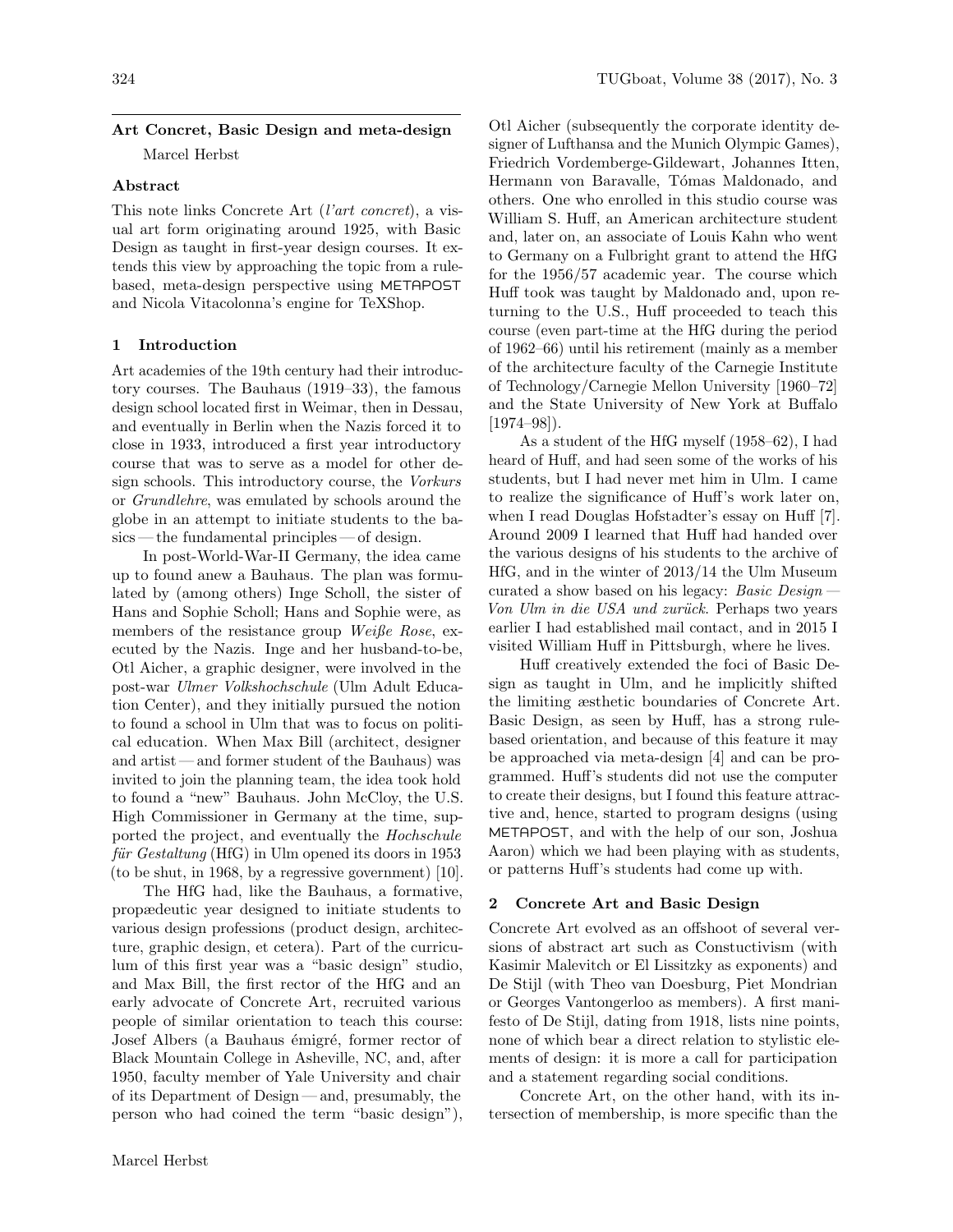manifesto of De Stijl. The term art concret is said to have been coined by Theo van Doesburg, and in a new manifesto, published 1930 [\[1\]](#page-4-3), six principles were emphasized, four of which (namely the second to the fifth) have direct bearing on the style (and on the particular approach):

- the art work has to be completely pre-conceived  $(L$ 'œvre d'art doit être entièrement conçue et  $form\acute{e}e$  avant son exécution);
- the art work must be constructed with elements which only represent themselves  $([-...]$  doit être  $\left[\ldots\right]$  construit avec des éléments purement plastiques  $\left[\ldots\right]$  Un élément pictural  $\left[\right]$ et le tableau] n'a pas d'autre signification que 'lui-même');
- the picture and its elements ought to be simple;
- the technical execution [of the picture] ought to be exact, anti-impressionistic.

This manifesto is, implicitly, a rejection of abstraction (as practiced, for instance, by Piet Mondrian). It is to be seen in the context of a new focus on machines and technology, shared by a range of artistic movements (including Futurism), and in relation to a culture which embraced architecture, product design, graphic design, typography, and art, in the sense of a Gesamtkunstwerk (synthesis of the arts). This Neue Sachlichkeit (new objectivity, new simplicity, functionalism), part also of the Bauhaus, was not restricted only to the visual art and design but affected philosophy as well [\[5\]](#page-4-4).

After 1933, Concrete Art gained momentum where it could (with people like Hans Arp, Sophie Tæuber-Arp, Friedrich Vordemberge-Gildewart, Richard Paul Lohse, Max Bill, Verena Lœwensberg). Many of the works of these artists are not conceived to follow rules, but some are, particularly those of Lohse and Bill, and the ones that are rule-based can be programmed; even those that do not follow specific rules may be "recreated" (or simulated) using random variables.

Many of the rule-based works created by concrete artists are also problem-based and, hence, can easily be used in the context of assignments in a Basic Design course. The advantage of programmed design is obvious: in the old days, students were given at least one month to come up with a particular design; today, program generation can proceed much faster, and the designer (programmer) can play with parameters which may produce unexpected — unforeseen — results which cannot easily be pre-visualized. In this way, one can work like Jackson Pollock (an exponent of abstract expressionism), that is, interactively. Pollock let paint drip onto the canvas to inspect the intermediate result, and proceeded this

way until he was satisfied with the result. In similar fashion, the programmer-designer can interactively play with his program by adjusting parameters, until the design is satisfactory. Because turn-around times of design production become greatly reduced, as we all know (and as font designers working with METAFONT know), design itself, and the didactic approach to design education, can be seen in a new light.

Lastly, I should also mention that Basic Design, approached from a meta-design angle, is not simply computer generated art. Computer generated art (making use, for instance, of fractals) normally lacks the historical link that I have sketched above: it does not follow the ascetic æsthetic of Concrete Art, it is frequently rather baroque (or even tacky) in appearance, and often lacks the implicit link to applications (such as architecture or design).

#### 3 Meta-design

Meta-design, so natural to TEXnicians or users of TEX-related programs, is not frequently used in art or design schools (speculation on why this is the case would require another note). But meta-design was somehow anticipated at the HfG in Ulm, in that topics of operations research were part of the general curriculum (taught by Horst Rittel who subsequently moved to Berkeley). We were introduced to graph theory on the basis of Dénes König [\[9\]](#page-4-5), and later I acquired the text of Claude Berge [\[2\]](#page-4-6). I became conscious of the four-color problem, of the problem on subdivision of a square with squares (of unequal size), and the famous problem of Königsberg which Leonhard Euler had formulated. For architecture students, graph theory was seen as a natural ally because geographic maps or floor plans could be translated, uniquely, into graphs; but the converse, so important in practical applications, was not that easy to find— that is, given a graph (of some relations), how to produce an associated floor plan.

Meta-design of Basic Design patterns, as I mentioned in the Introduction, is a new avocation of mine, spawned by old age (e.g. instead of solving crossword puzzles). I am a lover of Concrete Art, charmed by its frugal æsthetic, and I was taken aback by its seeming stagnation during the past half century. When I realized, after being exposed to Huff's design on the basis of the note written by Hofstadter, that there is a lot of life left in Concrete Art, and after I had decided to use METAPOST to again occupy myself with Basic Design, I spent occasional sessions on this theme, along with my usual work in the field of higher education management (or the writing of essays on cultural matters).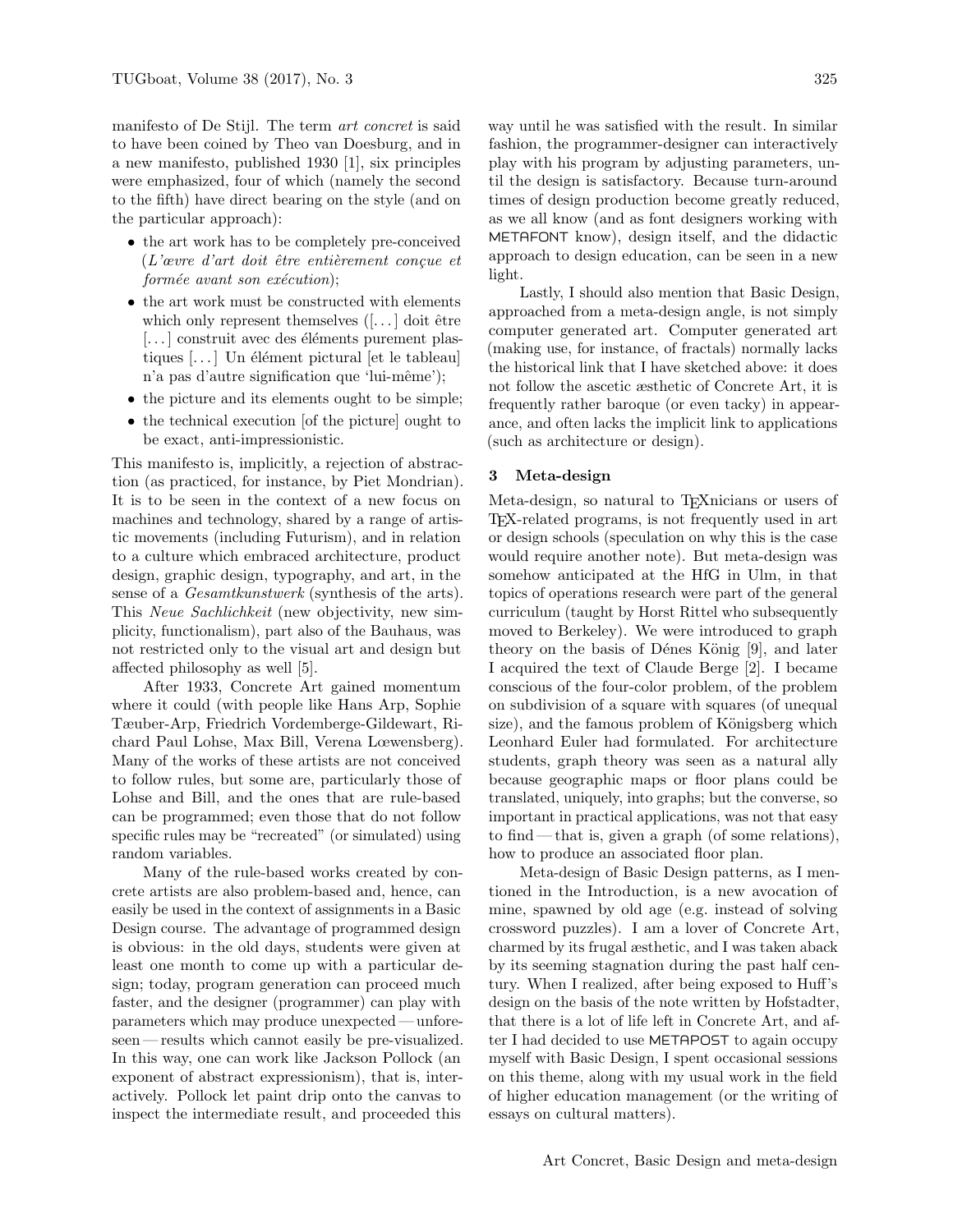Donald Knuth's book on METAFONT [\[8\]](#page-4-7) I have had on my shelves for some time, but I cannot claim to have studied it: I had no reason, no motive, to absorb it and was concerned with other tasks. However, I had bought and perused the tome because I wanted to know what it is about. I also acquired, early on, a technical report by Neenie Billawala [\[3\]](#page-4-8) where she introduces her Pandora font and demonstrates visually the inherent power of METAFONT to generate variations (of fonts or patterns).

Basic Design, in its meta-design version, could not only be used in the propædeutic courses of design schools; it could also be used in high schools (in a cross-disciplinary way spanning mathematics/programming and art education).

## 4 Examples of Concrete Art

A few examples of Concrete Art should be introduced here to show the uninitiated what Concrete Art is about (and then I shall proceed to examples of Basic Design); I will show three designs. The first is a rendition of Max Bill that he composed for an exhibition poster (Fig. [1\)](#page-2-0). It shows the ingredients of the classic Concrete Art: simple shapes, and basic colors. The second is a composition of Richard Paul Lohse, using rotation and progression as design principles (shown in black and white here; see Fig. [2\)](#page-2-1). And the third is a special one, by Josef Albers, a commentary on perspective and architectural isometric drawings (Fig. [3\)](#page-2-2). Albers had this one engraved in black Formica in the wood shop of the Hochschule für Gestaltung that was run by Paul Hildinger, and it is now in the possession of Hildinger's son Peter. There are a range of such engravings on the market.



Figure 1: Max Bill, composition for a poster (1967)

## <span id="page-2-0"></span>5 Examples of Basic Design

Basic Design, because of its didactic focus and because it is (generally) rule-based, is naturally more structured than Concrete Art. Its focus suggests that Basic Design starts out with "assignments" and deals with various problems that affect perception, i.e. visual comprehension: foreground-background, color equivalences, moiré, symmetry (various), repetitions,



Figure 2: Richard Paul Lohse, "Bewegungen um ein Zentrum" (1982)

<span id="page-2-1"></span>

Figure 3: Josef Albers, "Structural Constellation" (circa 1955)

<span id="page-2-2"></span>rotations, transformations, et cetera, or combinations thereof.

One of the first patterns that I had created was a simple dot pattern (Fig. [4\)](#page-3-0). The code is the following:

```
beginfig(1)
picture dotimage;
dotimage := image(
u:=15pt;
for i=1 upto 18:
for j=1 upto 12:
pickup pencircle scaled ((-1**(i+j))+1);
draw fullcircle scaled (0.8*u) shifted
((i * u) + ((-1 * * j)), (j * u) + ((-1 * * i)));
draw fullcircle scaled (0.8*u) shifted
((i * u) + ((-1 * * j)), (j * u) + ((-1 * * i)));
 endfor;
endfor;
);
draw dotimage scaled 1;
endfig;
end
```
On the basis of that first dot pattern I created others (e.g. Fig. [5\)](#page-3-1).

I'll now show a few patterns which were created during the various design studios of Basic Design,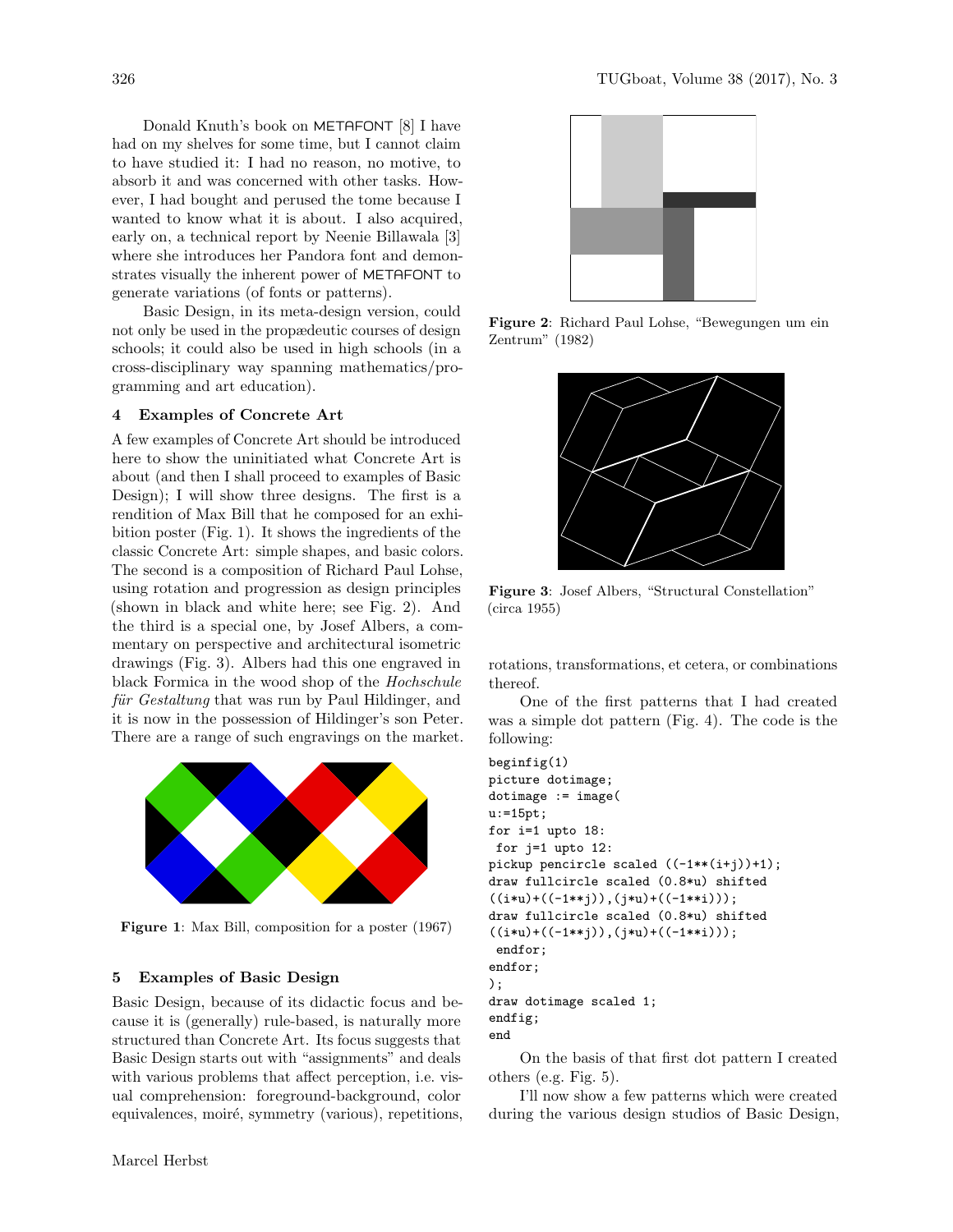

<span id="page-3-0"></span>Figure 4: Simple dot pattern



<span id="page-3-1"></span>Figure 5: Dot pattern

e.g. the well-known spiral depicted in Fig. [6;](#page-3-2) or one of the mathematical curves that Tómas Maldonado (at the HfG) loved to use in his assignments (see Fig. [7](#page-3-3)— I show it here in a color version). From Huff's studio I present two drawings: a refined simple design of two linked squares (Fig. [8\)](#page-4-9), and one of the transformations which Hofstadter had liked so much (Fig. [9\)](#page-4-10) and which prompted me to remark as above, after seeing these designs, "that there is a lot of life left in Concrete Art".

Finally, I shall include a random pattern designed to emulate the designs of Hans Arp (Fig. [10\)](#page-4-11). The code for that picture is the following:

```
begin{align} \n\frac{1}{2} \n\end{align}picture dotimage;
dotimage := image(
u:=24pt;pair p,q,r,s,a,b,c,d;
  for i = 1 upto 1:
   p := (uniformdeviate 200,
    uniformdeviate -200);
    q := (uniformdeviate 200,
     uniformdeviate -200);
     r := (uniformdeviate 200,
      uniformdeviate -200);
```


<span id="page-3-2"></span>Figure 6: Transformation



<span id="page-3-3"></span>Figure 7: Hilbert curve (programmed by [\[6\]](#page-4-12), with the exception of the color gradient)

```
s := (uniformdeviate 200,
       uniformdeviate -200);
   a := (uniformdeviate 300,
    uniformdeviate 300);
    b := (uniformdeviate 300,
     uniformdeviate 300);
     c := (uniformdeviate 300,
      uniformdeviate 300);
      d := (uniformdeviate 300,
       uniformdeviate 300);
fill p..q..r..s..cycle withpen pencircle;
fill a..b..c..d..cycle withpen pencircle;
draw a..q..c..s..cycle withpen pencircle;
endfor;
);
draw dotimage scaled 1;
endfig;
end
```